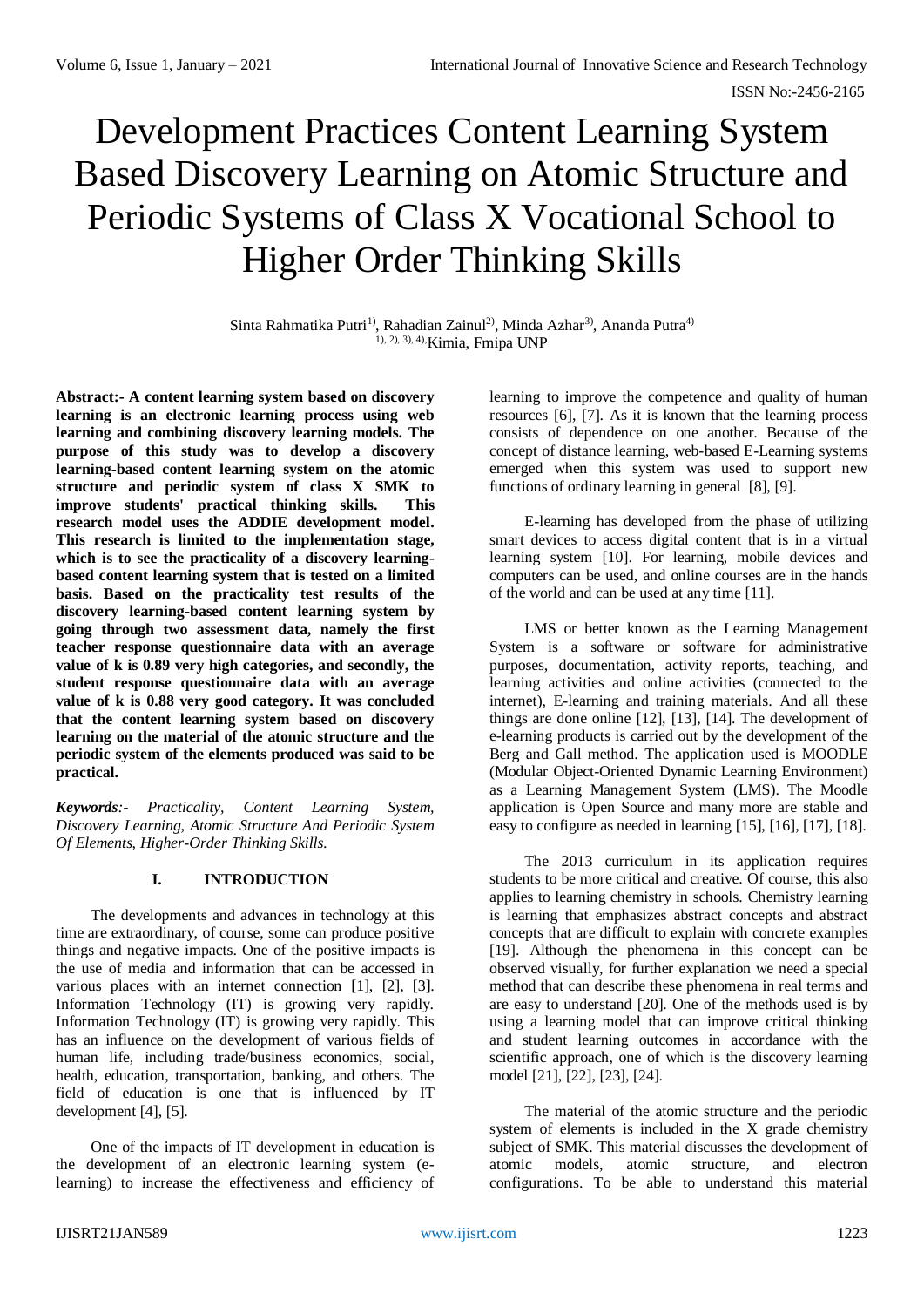students have to do a lot of practice questions to make it easier for students to understand the concept and how to write electron configurations and the location of elements in the periodic system [25]. Therefore, this material must be really understood by students by studying repeatedly and doing a lot of practice questions.

From the results of interviews with researchers with several chemistry teachers at SMK in the field of technology, and engineering expertise, it was found that the chemistry lessons at SMK were few while the material that students had to master was quite a lot. For this reason,

additional learning is needed so that students better understand the concepts in chemistry material.

## **II. METHODOLOGY**

This type of research is research development (Research and Development) which aims to see the quality of a practical product [26]. The product developed in this study is a discovery learning-based content learning system . The development stage of the discovery learning-based content learning system uses the ADDIE model [27]. The research steps can be seen in the following flow chart.

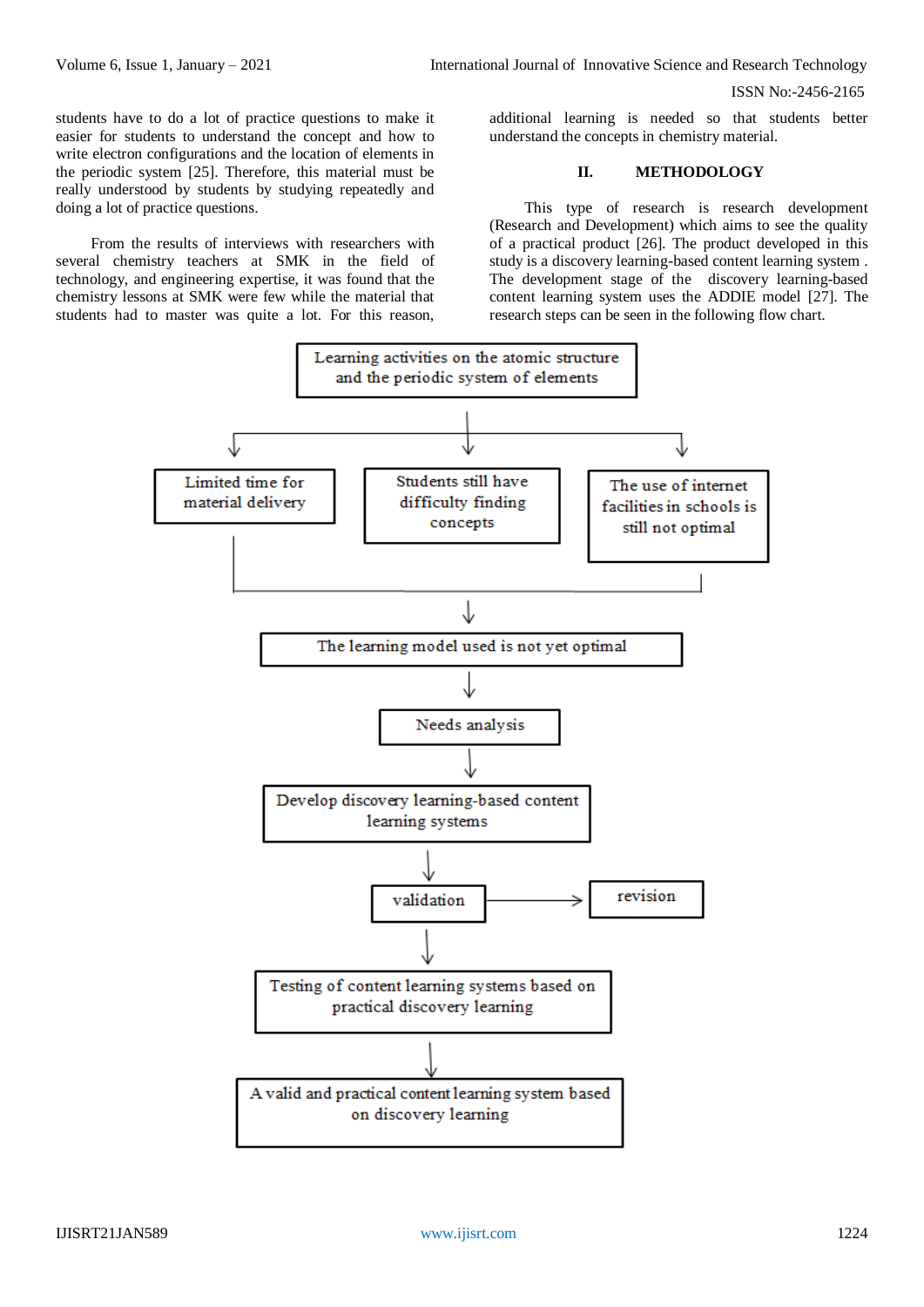The subjects in this study were students of class X TKR of Public Vocational High School 1 Pantai Cermin with a total of 33 students. The research instrument is in the form of teacher response questionnaire sheets and student response questionnaire sheets. The questionnaire uses a Likert scale according to the choice of answers or responses on a measuring scale, namely 5 is strongly agreed, 4 is agreed, 3 is sufficient, 2 disagrees and 1 strongly disagrees.

Data analysis techniques for content learning systems based on discovery learning can use the Kappa Cohen formula, where at the end of the processing a kappa moment is obtained [28].

$$
moment \; kappa \; (k) = \frac{P - Pe}{1 - Pe}
$$

Information :

 $k =$  moment kappa which shows the validity of the product

 $P =$  The realized proportion is calculated by dividing the number of values given by the validator by the maximum value

Pe = The unrealized proportion is calculated by reducing the maximum value by the total value given by the validator divided by the maximum value.

Table 1. Decision Category based on Moment Kappa (k)

| <b>Interval</b> | category  |  |
|-----------------|-----------|--|
| $0,81 - 1,00$   | Very High |  |
| $0,61 - 0,80$   | High      |  |
| $0.41 - 0.60$   | Moderate  |  |
| $0,21 - 0,40$   | Low       |  |
| $0.01 - 0.20$   | Very Low  |  |
| $\leq 0.00$     | Invalid   |  |

Data analysis techniques for practicality of students on discovery learning-based content learning systems can use the Likert scale formula [29], where the steps are

- a. Give a score for each answer item.
- b. Add up the total score for all indicators.

c. Practicality analysis is used with percentage values (%)

Practically value 
$$
=_{\text{the maximum number of scores}}^{\text{the number of scores obtained}}
$$
 x 100%

d. Determine the criteria for product practicality

After the percentage of practicality is obtained, grouping is carried out according to the criteria for money in the following table.

|  |  | Table 2. Criteria for giving practicality value |
|--|--|-------------------------------------------------|
|  |  |                                                 |

| No | Percentage $(\% )$ | <b>Criteria</b>  |
|----|--------------------|------------------|
|    | $0-20$             | Not practical    |
|    | $21-40$            | Less practical   |
| 3  | $41 - 60$          | Pretty practical |
|    | 61-80              | Practical        |
|    | 81-100             | Very Practical   |

### **III. RESULTS AND DISCUSSION**

Research Development of discovery learning-based content learning systems on the material of the atomic structure and elemental periodic systems uses the ADDIE model, with the Implementation stage to see the practicality of the content learning system. At this stage, the action taken is a limited trial. The trial was conducted on December 11, 2020, in class X TKR of Public Vocational High School 1 Pantai Cermin with 33 students. This research was conducted in only one meeting, and in the last meeting, the teacher was given a questionnaire response from the teacher, while the students were given a questionnaire on the responses of the students.

The teacher response questionnaire aims to determine the success of learning. The aspects observed in the teacher response questionnaire are the aspects of guidance and information, e-learning materials, e-learning activities, elearning evaluation, e-learning design and facilities, and pedagogical effects [30]. The results of the teacher response questionnaire using discovery learning-based content learning systems on the material of the atomic structure and the periodic system of elements are shown in Table 2.

| N <sub>0</sub> | Aspect                | Percentage of<br><b>Practicality</b> | category  |
|----------------|-----------------------|--------------------------------------|-----------|
|                | Guidelines and        | 0,91                                 | Very High |
|                | Information           |                                      |           |
| 2              | E-learning material   | 0.88                                 | Very High |
| 3              | E-learning activities | 0,89                                 | Very High |
| 4              | E-learning evaluation | 0,87                                 | Very High |
| 5              | E-learning design and | 0.91                                 | Very High |
|                | facilities            |                                      |           |
| 6              | Pedagogical Effects   | 0,90                                 | Very High |
|                | Average               | 0,89                                 | Very High |

Tabel 3. Teacher response questionnaire results

Based on Table 2, the results of the teacher's questionnaire responses to discovery learning-based content learning systems on the atomic structure and periodic system of elements are in the very high category with an average value of 0.89. So, it can be concluded that the teacher's questionnaire response to discovery learning-based content learning systems on the atomic structure and periodic elemental system material is said to be practical.

Student response questionnaires aim to find out students' understanding. The aspects observed in the student response questionnaire were aspects of guidance and information, aspects of e-learning material, aspects of e-learning activities, aspects of design and e-learning facilities.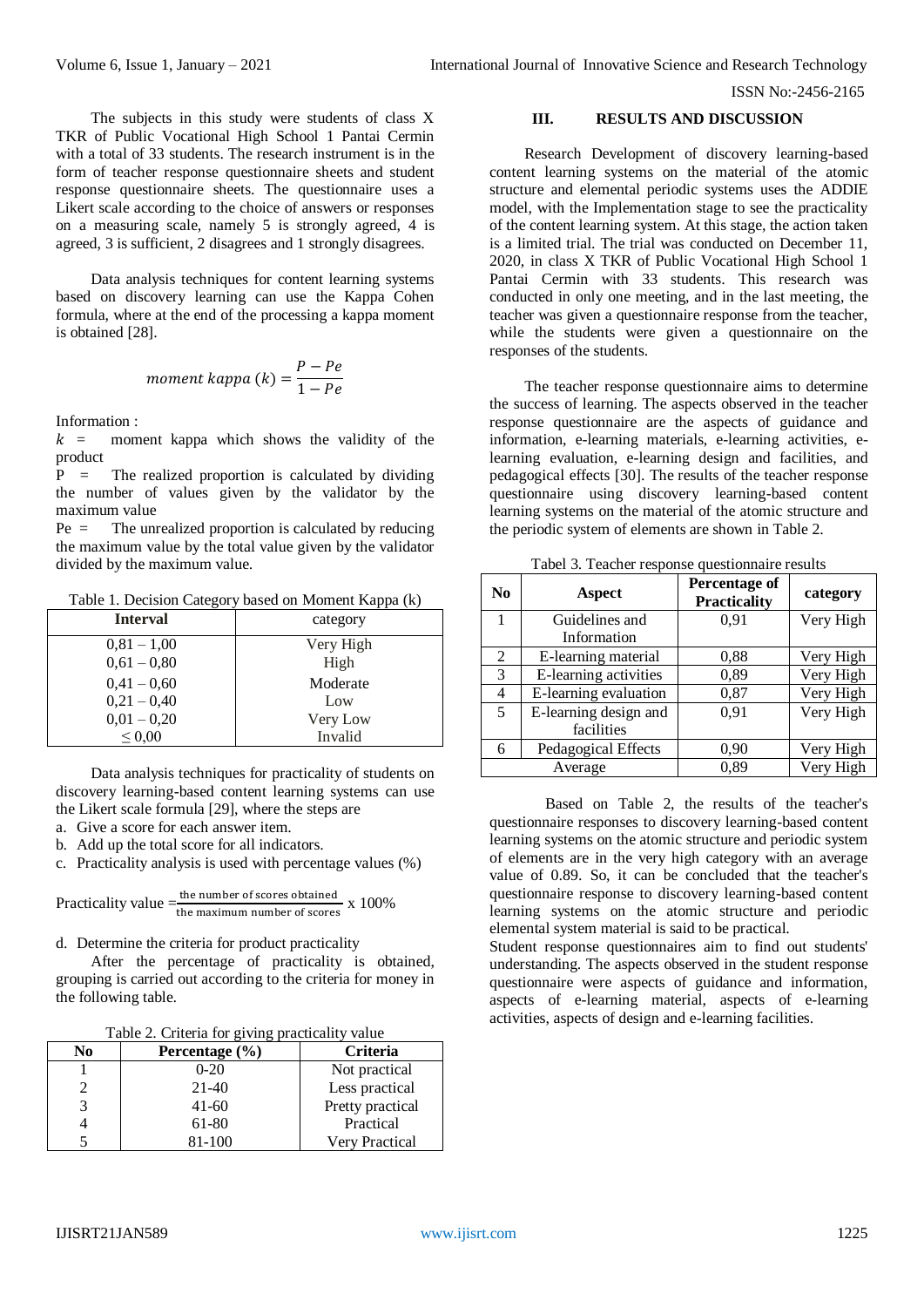| No | Aspect                | <b>Percentage of</b><br><b>Practicality</b> | Category  |
|----|-----------------------|---------------------------------------------|-----------|
|    | Guidelines and        |                                             | Very      |
|    | Information           | 0.88                                        | Practical |
| 2  | E-learning material   |                                             | Very      |
|    |                       | 0,88                                        | Practical |
| 3  | E-learning activities |                                             | Very      |
|    |                       | 0,88                                        | Practical |
| 4  | E-learning design     |                                             | Very      |
|    | and facilities        | 0,89                                        | Practical |
|    |                       |                                             | Very      |
|    | Rata-rata             | 0,88                                        | Practical |

Table 4. Student response questionnaire results

Based on Table 3, the results of the students' questionnaire responses to the discovery learning-based content learning system material atomic structure and the periodic system of elements are in the very high category with an average value of 0.88. So, it can be concluded that the student response questionnaire to content learning systems based on discovery learning material on atomic structure and the elemental periodic system is said to be practical.

As for the overall results of the content learning system practicality trial based on discovery learning material on atomic structure and elemental periodic systems in the teacher response questionnaire with an average of 0.89 categories very high. In the student response questionnaire, an average of 0.88 was obtained and the category was very high. The practical results of content learning systems based on discovery learning materials on atomic structure and the periodic system of elements can be seen in Figure 1 .



Figure 1.The overall results of the practicality of a discovery learning-based content learning system on the atomic structure and periodic system of elements

## **IV. CONCLUSION**

Based on the results of the research process carried out to get the practicality of discovery learning-based content learning systems on the material of the atomic structure and elemental periodic systems using the ADDIE model (analysis, design, development, implementation, and evaluation), it produces a practical discovery learning-based content learning system obtained from two data, namely, first the questionnaire data on the response of the teacher with an average of 0.89 with a very high category, and the second for the questionnaire data on the response of students with an average of 0.88 with a very high category. Furthermore, the responses given by teachers and students to the assessment results in data from teacher response questionnaires, and student response questionnaires. In general, the teacher's response to the discovery learningbased content learning system that has been used in learning is that the teacher's response is very high and the students' responses are also very high. This means that the content learning system based on discovery learning on the material of the atomic structure and the periodic system of elements developed is practical.

#### **REFERENCES**

- [1]. S. Rakic, N. Tasic, U. Marjanovic, S. Softic, E. Lüftenegger, and I. Turcin, "Student performance on an e-learning platform: Mixed method approach," *Int. J. Emerg. Technol. Learn.*, vol. 15, no. 2, pp. 187–203, 2020, doi: 10.3991/ijet.v15i02.11646.
- [2]. C. Jittawiriyanukoon, "Proposed classification for elearning data analytics with MOA," vol. 9, no. 5, pp. 3569–3575, 2019, doi: 10.11591/ijece.v9i5.pp3569- 3575.
- [3]. T. Köhler, "A Web-Based Adaptive E-learning Application for Engineering Students : An Expert-Based Evaluation," pp. 60–71.
- [4]. B. Beatty and C. Ulasewicz, "Faculty Perspectives on Moving from Blackboard to the Moodle Learning Management System," *TechTrends*, vol. 50, no. 4, pp. 36–45, 2006, doi: 10.1007/s11528-006-0036-y.
- [5]. R. I. Alfina, "Analysis of E-learning implementation using Human Organization Technology approach ( HOT ) Fit Models," 2020, doi: 10.1088/1742- 6596/1456/1/012058.
- [6]. S. Chatterjee, D. Majumdar, and S. Misra, "Adoption of mobile applications for teaching-learning process in rural girls ' schools in India : an empirical study," 2020.
- [7]. M. P. A. Murphy, "COVID-19 and emergency eLearning: Consequences of the securitization of higher education for post-pandemic pedagogy," *Contemp. Secur. Policy*, vol. 41, no. 3, pp. 492–505, 2020, doi: 10.1080/13523260.2020.1761749.
- [8]. S. Shekapure and D. D. Patil, "Performance Based Adaptive Personalized eLearning System," no. 2, pp. 5988–5991, 2019, doi: 10.35940/ijrte.B3696.078219.
- [9]. M. Ali, S. M. Khaled Hossain, and T. Ahmed, "Effectiveness of E-learning for university students: evidence from Bangladesh," *Asian J. Empir. Res.*, vol. 8, no. 10, pp. 352–360, 2018, doi: 10.18488/journal.1007/2018.8.10/1007.10.352.360.
- [10]. D. Weaver, C. Spratt, and C. S. Nair, "Academic and student use of a learning management system: Implications for quality," *Australas. J. Educ. Technol.*, vol. 24, no. 1, pp. 30–41, 2008, doi: 10.14742/ajet.1228.